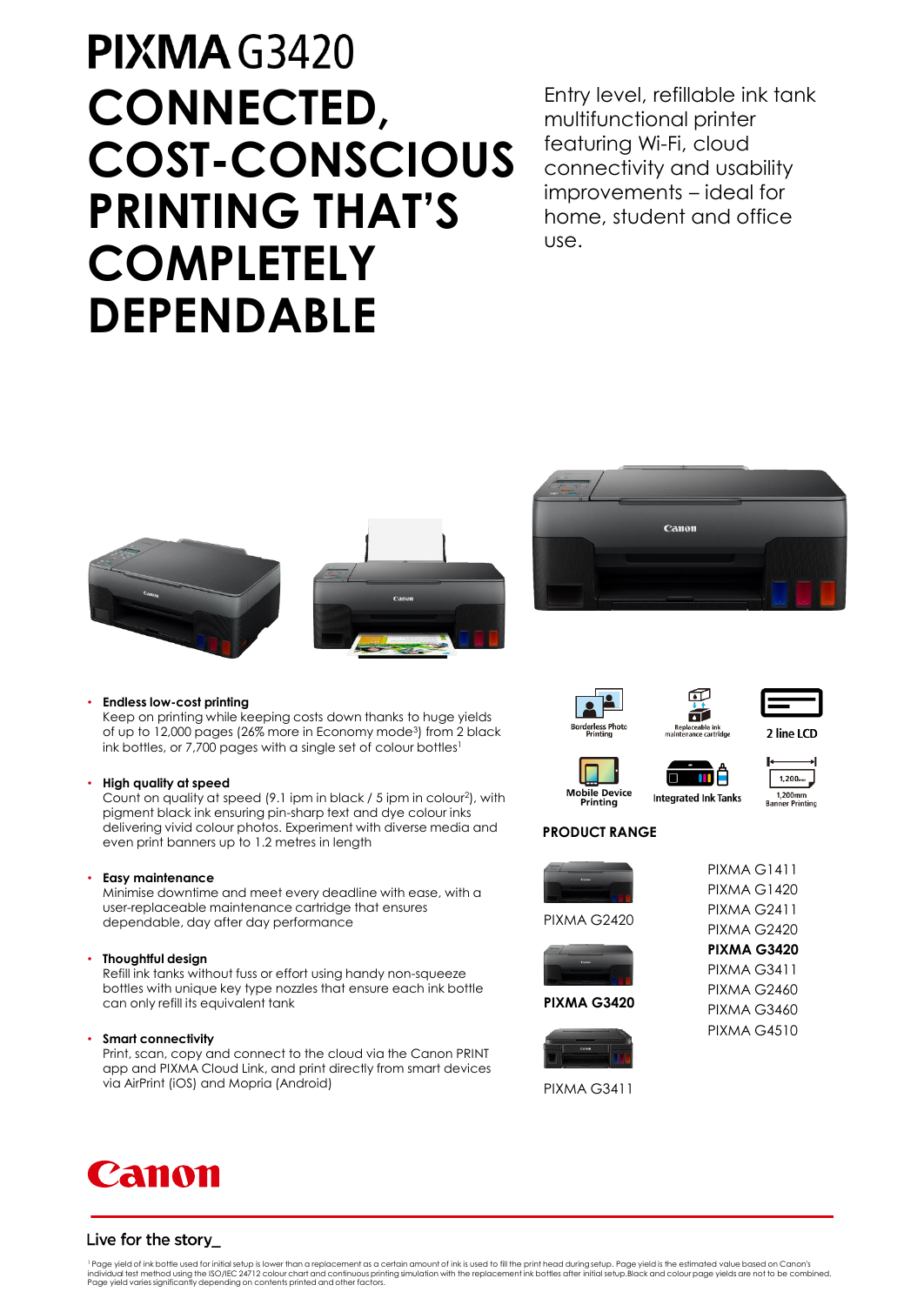## **TECHNICAL SPECIFICATIONS**

# **PIXMA G3420**

| <b>GENERAL SPECIFICATIONS</b>                                      |                                                                                                                                                                                                                                                                                                                                                                                                                                                                            | <b>COPIER SPECIFICATIONS</b>                                              |                                                                                                                                                                                                                                                                                                                                                                                                                                                                                                                                                                                   |
|--------------------------------------------------------------------|----------------------------------------------------------------------------------------------------------------------------------------------------------------------------------------------------------------------------------------------------------------------------------------------------------------------------------------------------------------------------------------------------------------------------------------------------------------------------|---------------------------------------------------------------------------|-----------------------------------------------------------------------------------------------------------------------------------------------------------------------------------------------------------------------------------------------------------------------------------------------------------------------------------------------------------------------------------------------------------------------------------------------------------------------------------------------------------------------------------------------------------------------------------|
| Functions                                                          | Wi-Fi, Print, Scan & Copy, Cloud                                                                                                                                                                                                                                                                                                                                                                                                                                           | Copy Speed                                                                | sFCOT: Approx. TBD sec <sup>[10]</sup><br>sESAT: Approx. TBD sec <sup>[10]</sup>                                                                                                                                                                                                                                                                                                                                                                                                                                                                                                  |
| <b>PRINTER SPECIFICATIONS</b>                                      |                                                                                                                                                                                                                                                                                                                                                                                                                                                                            | <b>Multiple Copy</b>                                                      | 99 copies (max.)                                                                                                                                                                                                                                                                                                                                                                                                                                                                                                                                                                  |
| <b>Print Resolution</b>                                            | Up to 4800 x 1200 dpi [1]                                                                                                                                                                                                                                                                                                                                                                                                                                                  | <b>Copy Functions</b>                                                     | Document Copying, Photo Copying, Borderless                                                                                                                                                                                                                                                                                                                                                                                                                                                                                                                                       |
| Print Technology                                                   | 2 FINE Print Head (Black and Colour)                                                                                                                                                                                                                                                                                                                                                                                                                                       |                                                                           | copy, 2-on-1 and 4-on-1 copy, Frame erase copy,<br>ID copy                                                                                                                                                                                                                                                                                                                                                                                                                                                                                                                        |
| Mono Print Speed                                                   | Refillable ink tank printer<br>approx. 9.1 ipm [2]                                                                                                                                                                                                                                                                                                                                                                                                                         | Copy Zoom                                                                 | 25 - 400% (in 1% increments)                                                                                                                                                                                                                                                                                                                                                                                                                                                                                                                                                      |
| <b>Colour Print Speed</b>                                          | approx. 5.0 ipm [2]                                                                                                                                                                                                                                                                                                                                                                                                                                                        |                                                                           | Fit to page<br>A5 to A4, B5 to A4, A4 to A5 and A4 to B5                                                                                                                                                                                                                                                                                                                                                                                                                                                                                                                          |
| <b>Photo Print Speed</b>                                           | Borderless 10x15cm : Approx. TBD seconds [3]                                                                                                                                                                                                                                                                                                                                                                                                                               |                                                                           |                                                                                                                                                                                                                                                                                                                                                                                                                                                                                                                                                                                   |
| <b>Borderless Printing</b>                                         | Yes                                                                                                                                                                                                                                                                                                                                                                                                                                                                        | <b>GENERAL</b>                                                            |                                                                                                                                                                                                                                                                                                                                                                                                                                                                                                                                                                                   |
|                                                                    | A4, LTR, 4" x 6", 5" x 7", 7" x 10", 8" x 10", Square<br>(89 mm x 89 mm), Square (127 mm x 127 mm),<br>Card Size(91 mm x 55 mm) [4]                                                                                                                                                                                                                                                                                                                                        | Display<br><b>Display Languages</b>                                       | Full Dot LCD<br>32 Languages Selectable: Japanese, English                                                                                                                                                                                                                                                                                                                                                                                                                                                                                                                        |
| <b>Two Sided Printing</b>                                          | Manual operation                                                                                                                                                                                                                                                                                                                                                                                                                                                           |                                                                           | (mm & inch), German, French, Italian, Spanish,<br>Dutch, Portuguese, Norwegian, Swedish, Danish,<br>Finnish, Russian, Czech, Hungarian, Polish, Slovene,                                                                                                                                                                                                                                                                                                                                                                                                                          |
| CARTRIDGES AND YIELDS                                              |                                                                                                                                                                                                                                                                                                                                                                                                                                                                            |                                                                           | Turkish, Greek, Simplified Chinese, Traditional<br>Chinese, Korean, Indonesian, Slovakian, Estonian,                                                                                                                                                                                                                                                                                                                                                                                                                                                                              |
| <b>Standard Ink Cartridges</b>                                     | GI-41 <pgbk><br/><math>GI-41 &lt; C</math><br/><math>GI-41 &lt; M</math><br/><math>GI-41 &lt; Y</math></pgbk>                                                                                                                                                                                                                                                                                                                                                              | <b>Standard Interface</b>                                                 | Latvian, Lithuanian, Ukrainian, Romanian, Bulgarian,<br>Croatian, Vietnamese<br>Hi-Speed USB (USB B Port)<br>Wi-Fi: IEEE802.11 b/g/n/a <sup>'[11]</sup>                                                                                                                                                                                                                                                                                                                                                                                                                           |
| Cartridge Yield (Plain paper)                                      | A4 colour documents printing [5]<br>Black: 6,000 pages (Economy mode 7,600 pages) <sup>[6]</sup><br>Colour: 7,700 pages<br>* Estimated supplemental yield                                                                                                                                                                                                                                                                                                                  |                                                                           | Wi-Fi Security: WPA-PSK, WPA2-PSK, WEP,<br>Administration password<br>Wireless LAN Frequency Band: 2.4 GHz<br>Wireless PictBridge <sup>[12</sup>                                                                                                                                                                                                                                                                                                                                                                                                                                  |
| Cartridge Yield (Photo print)                                      | 10x15cm colour photo printing [1]                                                                                                                                                                                                                                                                                                                                                                                                                                          | <b>Mobile Apps</b>                                                        | Canon PRINT app <sup>[13]</sup>                                                                                                                                                                                                                                                                                                                                                                                                                                                                                                                                                   |
|                                                                    | Colour: 2,200 photos<br>* Estimated supplemental yield                                                                                                                                                                                                                                                                                                                                                                                                                     | (iOS®/ANDROID™)                                                           | Creative Park app <sup>[14]</sup><br>Easy-PhotoPrint Editor app <sup>[15]</sup>                                                                                                                                                                                                                                                                                                                                                                                                                                                                                                   |
|                                                                    |                                                                                                                                                                                                                                                                                                                                                                                                                                                                            | <b>Printer Features</b>                                                   | Easy-PhotoPrint Editor Software <sup>[15]</sup>                                                                                                                                                                                                                                                                                                                                                                                                                                                                                                                                   |
| <b>PAPER SUPPORT</b>                                               |                                                                                                                                                                                                                                                                                                                                                                                                                                                                            |                                                                           | PIXMA Cloud Link (print) [13]<br>Canon Print Service Plugin (Android) <sup>[16]</sup>                                                                                                                                                                                                                                                                                                                                                                                                                                                                                             |
| Paper Types                                                        | Plain Paper<br>Photo Paper Pro Luster (LU-101),<br>Photo Paper Plus Glossy II (PP-201)<br>Matte Photo Paper (MP-101),<br>Glossy Photo Paper "Everyday Use" (GP-501)<br>High Resolution Paper (HR-101N),<br>Envelope,<br>Photo Paper Plus Semi-gloss (SG-201),<br>Cardstock<br>Restickable Photo Paper(RP-101)<br>Magnetic Photo Paper(MG-101)<br>Dark Fabric Iron on Transfers (DF-101),<br>Light Fabric Iron on Transfers (LF-101),<br>Double sided Matte Paper (MP-101D) | Smart Assistant &<br><b>Automation Support</b><br><b>OS Compatibility</b> | Apple AirPrint <sup>[17]</sup><br>Wireless Direct $^{[18]}$<br>Mopria (Android) <sup>[19]</sup><br>Amazon Alexa™ <sup>[20]</sup><br>Google Assistant™ <sup>[20]</sup><br>Windows 10, Windows 8.1, Windows 7 SP1<br>Operation can only be guaranteed on a PC with<br>pre-installed Windows 7or later.<br>Printer driver, IJ Printer Assistant Tool and IJ Network<br>Device Setup Utility are available with following OS.<br>Windows Server 2008 R2 SP1, Windows Server 2012 R2,<br>Windows Server 2016, Windows Server 2019<br>Mac: OS X 10.12.6 $\sim$ macOS 10.15<br>Chrome OS |
| Maximum Paper Input                                                | Rear Tray: Max. 100 sheets (plain paper)                                                                                                                                                                                                                                                                                                                                                                                                                                   |                                                                           | Mobile Operating Systems: iOS®, Android™ <sup>[21]</sup>                                                                                                                                                                                                                                                                                                                                                                                                                                                                                                                          |
| <b>Paper Sizes</b>                                                 | A4, A5, A6, B5, LTR, LGL, Executive<br>$(184.2 \text{ mm} \times 266.7 \text{ mm})$ , Legal $(215 \text{ mm} \times 345 \text{ mm})$ ,<br>4" x 6",5" x 7", 7" x 10", 8" x 10", Envelopes DL,<br>Envelopes COM10, Envelopes C5, Square<br>(89 mm x 89 mm), Square (127 mm x 127 mm),<br>Card Size(91 mm x 55 mm)                                                                                                                                                            | Minimum System<br><b>Requirements</b>                                     | Windows: 2.0GB or more<br>Mac: 1.0GB or more<br>Note: for bundled software installation. The<br>necessary amount of hard disk space required.<br>Display: 1024 x 768 XGA                                                                                                                                                                                                                                                                                                                                                                                                          |
| Paper Weight                                                       | [Custom size] width 55 mm - 216 mm,<br>length 89 mm - 1200 mm<br>Rear Tray: Plain paper: 64 - 105 g/m <sup>2</sup>                                                                                                                                                                                                                                                                                                                                                         | Software Included                                                         | <b>Printer Driver</b><br><b>IJ Printer Assistant Tool</b><br>Easy-PhotoPrint Editor (download)                                                                                                                                                                                                                                                                                                                                                                                                                                                                                    |
|                                                                    | Canon specialty paper: max paper weight :<br>approx. 275 g/m <sup>2</sup>                                                                                                                                                                                                                                                                                                                                                                                                  | <b>PHYSICAL FEATURES</b>                                                  |                                                                                                                                                                                                                                                                                                                                                                                                                                                                                                                                                                                   |
|                                                                    | (Photo Paper Plus Glossy II PP-201)                                                                                                                                                                                                                                                                                                                                                                                                                                        | Weight                                                                    | approx. 6.4 kg                                                                                                                                                                                                                                                                                                                                                                                                                                                                                                                                                                    |
|                                                                    |                                                                                                                                                                                                                                                                                                                                                                                                                                                                            | Dimensions (W x D x H)                                                    | Approx. 445 x 330 x 167                                                                                                                                                                                                                                                                                                                                                                                                                                                                                                                                                           |
| <b>SCANNER SPECIFICATIONS</b>                                      |                                                                                                                                                                                                                                                                                                                                                                                                                                                                            | <b>Acoustic Noise Levels</b>                                              | approx. 49.5dB(A) <sup>[22]</sup>                                                                                                                                                                                                                                                                                                                                                                                                                                                                                                                                                 |
| <b>Scanner Type</b>                                                | CIS flatbed photo and document scanner                                                                                                                                                                                                                                                                                                                                                                                                                                     | <b>Operating Temperature</b>                                              | $5-35^{\circ}$ C                                                                                                                                                                                                                                                                                                                                                                                                                                                                                                                                                                  |
| <b>Scanner Resolution (Optical)</b>                                | 600 x 1200 dpi <sup>[8]</sup>                                                                                                                                                                                                                                                                                                                                                                                                                                              | <b>Operating Humidity</b>                                                 | 10-90%RH (no dew condensation)                                                                                                                                                                                                                                                                                                                                                                                                                                                                                                                                                    |
| Line Scanning Speed                                                | Colour: 3.5 ms/line (300dpi)                                                                                                                                                                                                                                                                                                                                                                                                                                               | <b>Power Source</b>                                                       | AC 100-240V, 50/60Hz                                                                                                                                                                                                                                                                                                                                                                                                                                                                                                                                                              |
|                                                                    | Greyscale: 1.5 ms/line(300dpi) <sup>[9]</sup><br>Colour: RGB each 16bit/8bit                                                                                                                                                                                                                                                                                                                                                                                               | <b>Power Consumption</b>                                                  | Off: Approx. 0.2W                                                                                                                                                                                                                                                                                                                                                                                                                                                                                                                                                                 |
| <b>Scanning Depth</b><br>(Input / Output)<br>Maximum Document Size | Greyscale: 16 bit / 8 bit<br>A4/LTR                                                                                                                                                                                                                                                                                                                                                                                                                                        |                                                                           | Standby (USB connection to PC): Approx. 0.6W<br>Standby (all ports connected): Approx. 1.2W<br>Time to enter Standby mode: 11 minutes 4sec<br>Copying: Approx. 16W [23]                                                                                                                                                                                                                                                                                                                                                                                                           |

**Typical Electricity Consumption**

0.18 kWh  $^{[24]}$ 



## Live for the story\_

2Document print speeds are the averages of ESAT (Word, Excel, PDF) in Office Category Test for the default simplex mode, ISO/IEC 24734.<br>Print speed may vary depending on system configuration, interface, software, document <sup>3</sup> The economy mode reduces the black ink consumption by lowering the density, 26% more pages than the standard mode can be printed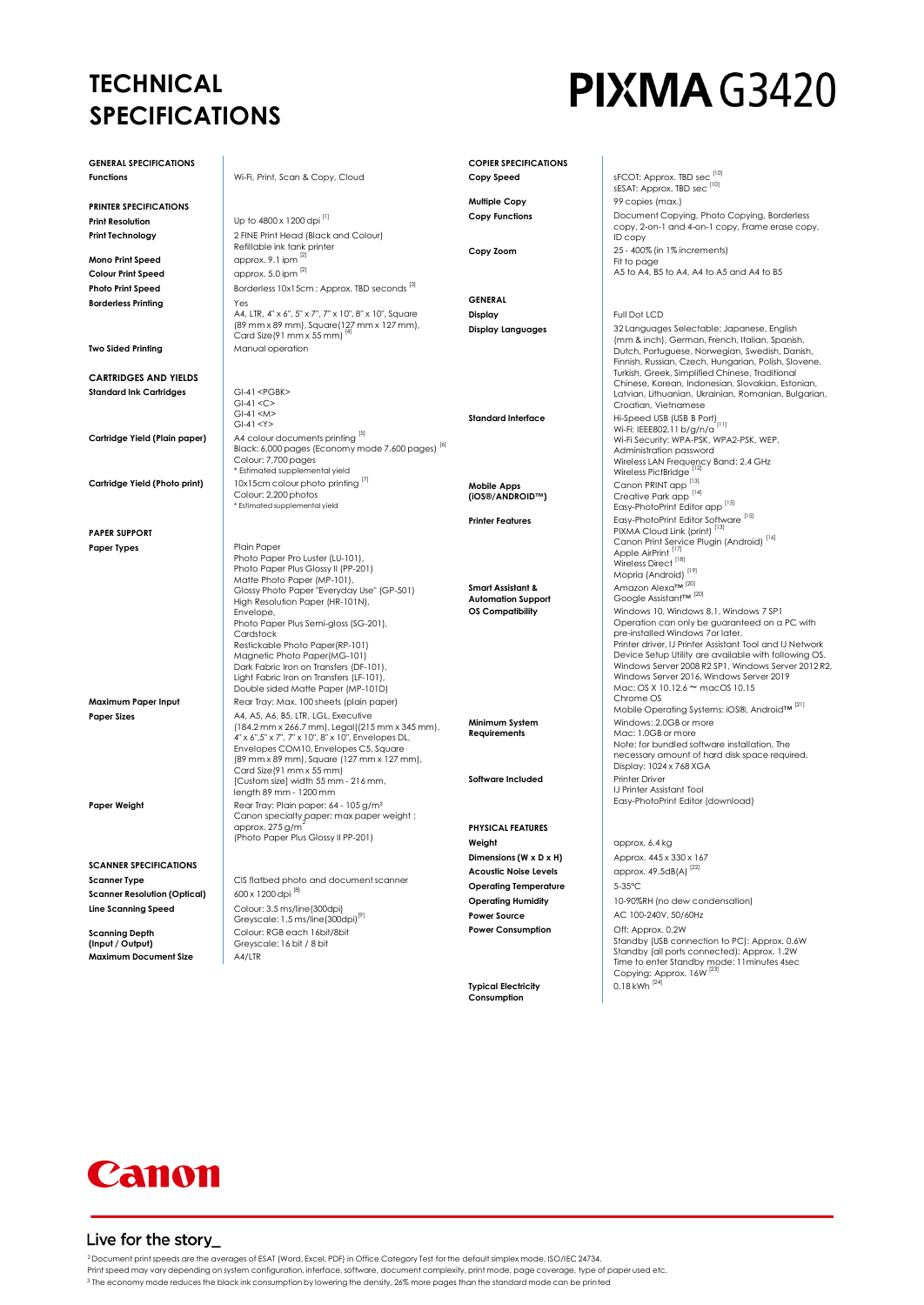## **TECHNICAL SPECIFICATIONS**

# **PIXMA G3420**

#### **Footnotes:**

- $_{[1]}$  Ink droplets can be placed with a minimum pitch of 1/4800 inch
- [2] A4 document print speed on plain paper is measured based on average of ESAT in Office Category Test of ISO/IEC 24734 standard.
- [3] Photo print speed is based on default driver setting using ISO/JIS-SCID N2 standard on Canon Photo Paper Plus Glossy II and does not take into account data
- processing time on host computer.<br>Resolution Papes NOT supported for borderless printing are as follows: Envelope, High<br>Resolution Paper, T-Shirt Transfer, Photo Stickers<br>Respie Yield is the estimated value based on Canon
- ISO/IEC 24712 chart and continuous printing simulation with the replacement after initial setup.
- [6] The economy mode reduces the black ink consumption by lowering the density, 26% more pages than the standard mode can be printed
- $\eta$  Page Yield is the estimated value based on Canon individual test method using the ISO/IEC 29103 chart and continuous printing simulation with the replacement after initial setup.
- [8] Optical resolution is a measure of maximum hardware sampling resolution, based on ISO 14473 standard.
- [9] The fastest speed in Hi-Speed USB on Windows PC. Transfer time to computer is no included.
- [10] Colour document copy speed is measured based on average of sFCOT and sESAT in Performance Test of ISO/IEC 29183 standard. Copy speed may vary depending on document complexity, copy mode, page coverage, type of paper used etc. and
- does not take into account warming up time. [11] Wireless printing requires a working network with wireless 802.11b/g/n/ac or ad capability, operating at 2.4GHz. Wireless performance may vary based on terrain and distance between the printer and wireless network clients. [12] DPS over IP compatible device required.
- 
- [13] Requires an Internet connection and the Canon PRINT Inkjet/SELPHY app, available for free on the App Store and at Google Play. Compatible with iPad, iPhone 3GS or later, and iPod touch 3rd generation or later devices running iOS 7.0 or later, and Android mobile devices running Android 2.3.3 or later. Your device must be connected to the same working network with wireless 802.11 b/g/n/a capability as your printer. Requires a compatible social media account and is subject to that
- social media accounts Terms of Service. Certain exceptions may apply. [14] Requires an Internet connection and the Creative Park app, available for free on the App Store and at Google Play. Compatible with iOS 12.0 or later/Android OS 5.0 or later operating systems. You must have a Canon ID and a Canon inkjet printer to
- use this app. [15] The Easy-PhotoPrint Editor software requires an Internet connection and is compatible with the following operating systems; Microsoft Windows 10 (64-bit/32 bit), Microsoft Windows 8.1 (64-bit/32-bit), Microsoft Windows 7 SP1 (64-bit/32-bit), macOS High Sierra v10.13, macOS Sierra v10.12, Mac OS X El Capitan v10.11 and Mac OS X El Capitan v10.10.5. Minimum Windows and macOS/Mac OS X requirements are: 2GB of RAM and a monitor with 1024x768 resolution. The Easy-PhotoPrint Editor mobile application requires an Internet connection and the Easy-PhotoPrint Editor app v1.1.0, available for free on the App Store and at Google Play. Compatible with iPad Air2 (2nd Generation), iPad Mini 4 and iPhone 6s or later devices running iOS 10 or later, and Android mobile devices running Android 5.x or later. Certain exceptions may apply. The following file formats are supported: JPEG,<br>PNG, HEIF (devices running iOS 11 and mac OS v10.13 or later), DLP save data, Poster Artist export data, EasyPhoto+ export data, Easy-PhotoPrint Editor export data.
- [16] Canon Print Service is a print plug-in for Android smart devices, which enables printing from Android v4.4 v5.0 devices to many Canon printers via a Wi-Fi network. The plug-in does not work as a standalone app. Available for free at
- Google Play. [17] AirPrint functionality requires a compatible iPad, iPhone, or iPod Touch device running iOS 7.0 or later, and an AirPrint-enabled printer connected to the same network as your iOS device. A printer connected to the USB port of your Mac, PC, AirPort Base station, or Time Capsule is not supported. [18] Requires a smart device with the Canon PRINT Inkjet/SELPHY app installed and
- connected to the desired active wireless network to complete cableless setup.<br>In Requires Android mobile device with Android 4.4 operating system or later with me<br>Mopria Print Service pre-loaded with that device and the co
- 4.4 mobile devices with a download of the Mopria Print Service from Google Play.<br><sub>[20]</sub> Requires an active smart assistant account linked and accompanying app<br>enabled, the smart device and printer to be actively connected
- the Canon Inkjet Cloud Printing Center, and the required action(s), skill(s), or applet(s) available/enabled to the compatible printer. Voice commands can not be displayed as text on Amazon smart devices with screens. Only English, French and German supported.
- [21] Some functions may not be available with these Operating Systems. Please refer to
- the manual or website for details.<br>[22] Plain Paper(A4, B/W). Acoustic Noise is measured based on ISO7779 standard.<br>[23] Copy: When copying ISO/JIS-SCID N2 (printed by inkjet printer) on A4 size plain
- paper using default settings. [24] Typical Electricity Consumption (TEC) value: TEC value was calculated assuming the unit will be constantly switched among operational mode, sleep mode, and power-off mode for 5 days, and that it will be either in sleep or power-off mode for the remaining 2 days within the same week. The TEC value of this product is calculated by Canon on their own accord using

TEC measurement procedure regulated in International ENERGY STAR Program.

## **Standard disclaimers**

- •All specifications subject to change without notice.
- •Print speed may vary depending on system configuration, interface, software, document complexity, print mode, page coverage, type of paper used etc.
- •Ink yield may vary depending on texts/photos printed, applications software used, print mode and type of paper used. For yield information see [www.canon-europe.com/ink/yield](http://www.canon-europe.com/ink/yield)
- •All brand and product names are trademarks of their respective companies.
- •Microsoft, Windows and the Windows logo are trademarks, or registered trademarks of Microsoft Corporation in the United States and/or other countries.

Canon Inc. canon.com Canon Europe canon-europe.com English edition Canon Europa NV 2020



Live for the story